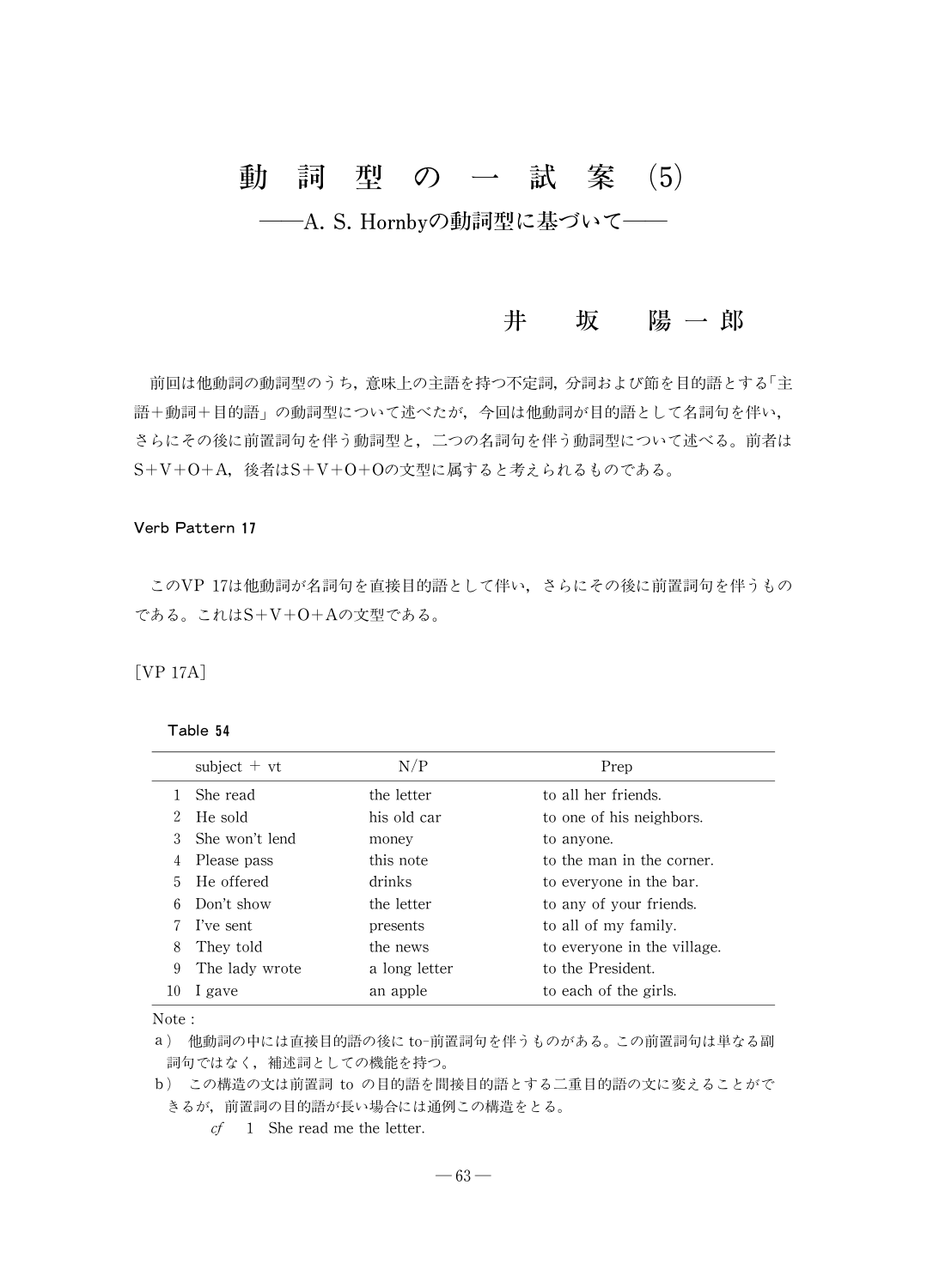- 2 He sold Tom his old car.
- 3 She won't lend him money.
- 4 Please pass him this note.
- 5 He offered them drinks.
- 6 Don't show her the letter.
- 7 I've sent him a present.
- 8 They told me the news.
- 9 The ladywrote him a long letter.
- 10 I gave her an apple.
- c) 「直接目的語+補述詞」と「間接目的語+直接目的語」の構造では文型が異なるのみならず, 情報の焦点に関しても相違がある。文末焦点,文末重点という点から,通例,新情報を担う部 分が後置される。そこで、次例のa),b)はそれぞれTom,his old carに情報の焦点がある。
	- a) He sold his old car to Tom.  $\left(\leftarrow$ Who did he sell his old car to?)
	- b) He sold Tom his old car. (←What did he sell Tom?)
- d) この構造の文で直接目的語である名詞句に形容詞句,形容詞節などの長い修飾語が付いてい る場合には、to-前置詞句は名詞句の前に位置することができる。

They hoped that the United Nations Organization would bring to smaller countries freedom from colonialism and imperialism, and peace instead of war.

He gave to his friends much of the time he should have given to his wife and children. e) その他の動詞に次のようなものがある。

accord, advance, allot, allow, assign, award, bid, bring, cause, deal, deny, grant, hand, mean, owe, play, post, promise, quote, recommend, refuse, render, restore, serve, take, teach, telephone, throw, wish.

[VP 17B]

#### Table 55

|    | subject $+vt$  | N/P               | Prep                        |
|----|----------------|-------------------|-----------------------------|
|    | He bought      | a dictionary      | for his brother.            |
|    | She has made   | coffee            | for all of us.              |
| 3  | Please leave   | some of it.       | for your sister.            |
| 4  | We must choose | suitable presents | for our nephews and nieces. |
| 5. | Can you cash   | this cheque       | for me?                     |
| 6  | I'll save      | some of them      | for you.                    |
|    | Will you do    | a favor           | for a friend of mine?       |
| 8  | She played     | a sonata          | for those children.         |
| 9  | I'll call      | a taxi            | for your parents.           |
| 10 | She ordered    | a new dress       | for herself.                |

Note :

a) 他動詞の中には直接目的語の後にfor-前置詞句を伴うものがある。この前置詞句は単なる副 詞句ではなく,補述詞としての機能を持つ。

b) この構造の文は前置詞の目的語を間接目的語とする二重目的語を持つ文に変えることがで きるが,前置詞句が直接目的語より長い場合にはこの構造をとるのが一般的である。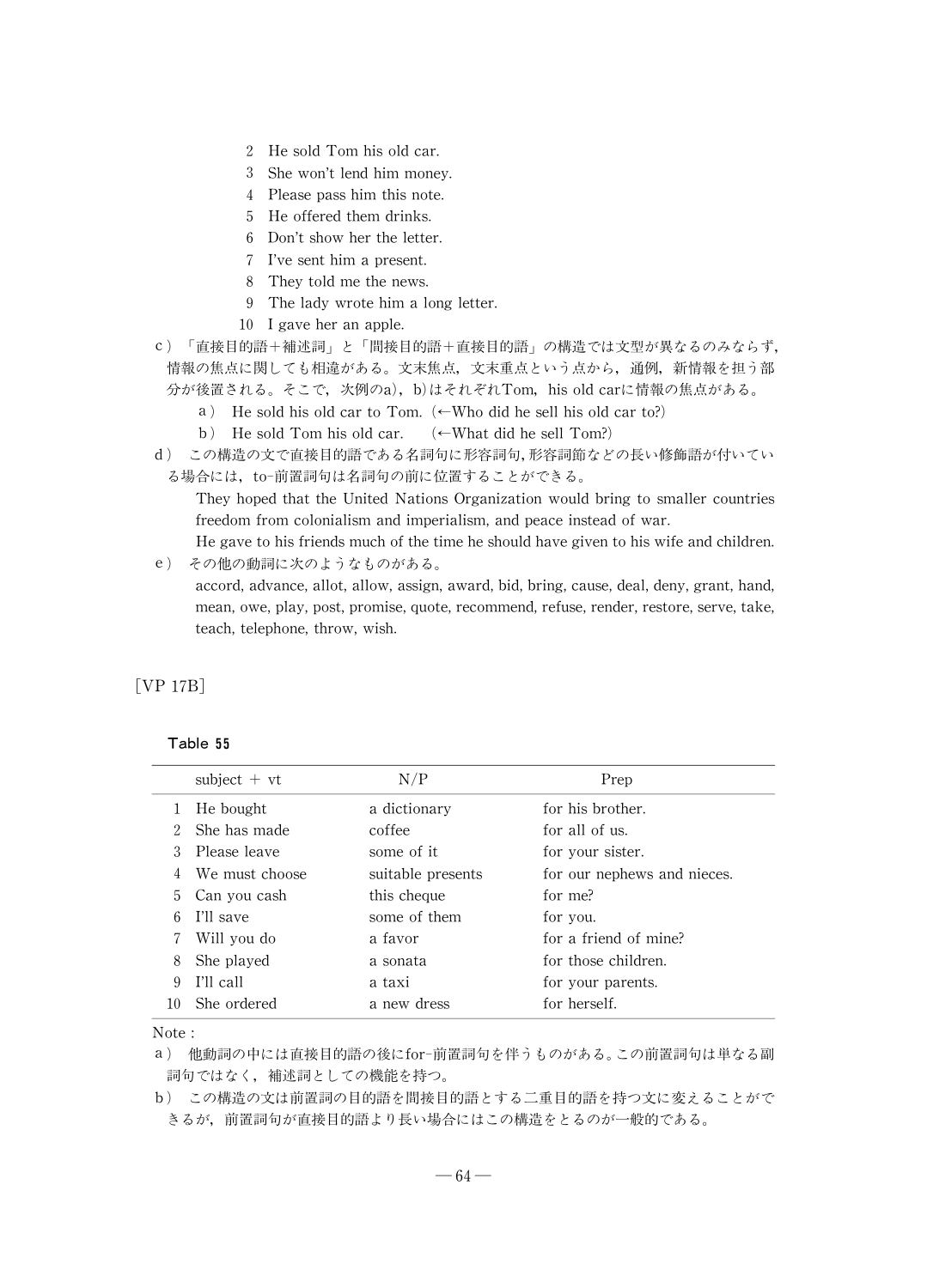- $cf$  1 He bought her a dictionary.
	- 2 She has made me coffee.
	- 3 Please leave her some of it.
	- 4 We must choose him a suitable present.
	- 5 Can you cash me this cheque?
	- 6 I'll save you some of them.
	- 7 Will you do me a favor?
	- 8 She played us a Beethoven sonata.
	- 9 I'll call you a taxi.
	- 10 She ordered herself a new dress.
- c) 「直接目的語+補述詞」と「間接目的語+直接目的語」の構造では文型が異なるのみならず, 情報の焦点に関しても相違がある。文末焦点,文末重点という点から新情報を担う要素が後置 される。そこで次例のa),b)ではそれぞれhis daughter, a dictionaryに情報の焦点がある。
	- a) He bought a dictionary for his daughter.
		- (←Who did he buy a dictionary for?)
	- b) He bought his daughter a dictionary.

 $(\leftarrow$ What did he buy for his daughter?)

ただし,この構造の文の場合で前置詞の目的語が無生物のときは,それを間接目的語にした二 重目的語を持つ構造は不可である。

We must buy a new carpet for this room.

 $cf$  \*We must buy this room a new carpet.

d) その他の動詞に次のようなものがある。

boil, bring, catch, change, cook, cut, fetch, find, gather, get, grow, keep, paint, prepare, reach, reserve, sing, spare, write.

#### Verb Pattern 18

このVP 18は他動詞が直接目的語として名詞句を伴い,さらにその後に前置詞句を伴うもの である。これはS+V+O+Aの文型である。

[VP 18A]

#### Table 56

|   | subject $+vt$  | N/P         | Prep                       |
|---|----------------|-------------|----------------------------|
|   | Please put     | the milk    | in the refrigerator.       |
|   | The man showed | me          | into the manager's office. |
| 3 | We found       | him         | in bed with flu.           |
| 4 | Don't throw    | it.         | out of the window.         |
|   | 5 The man led  | them        | to the heart of the wood.  |
| 6 | He hung        | the picture | on the wall.               |
|   | I'll see       | you         | to your seat.              |
| 8 | She set        | the plates  | on the table.              |
|   |                |             |                            |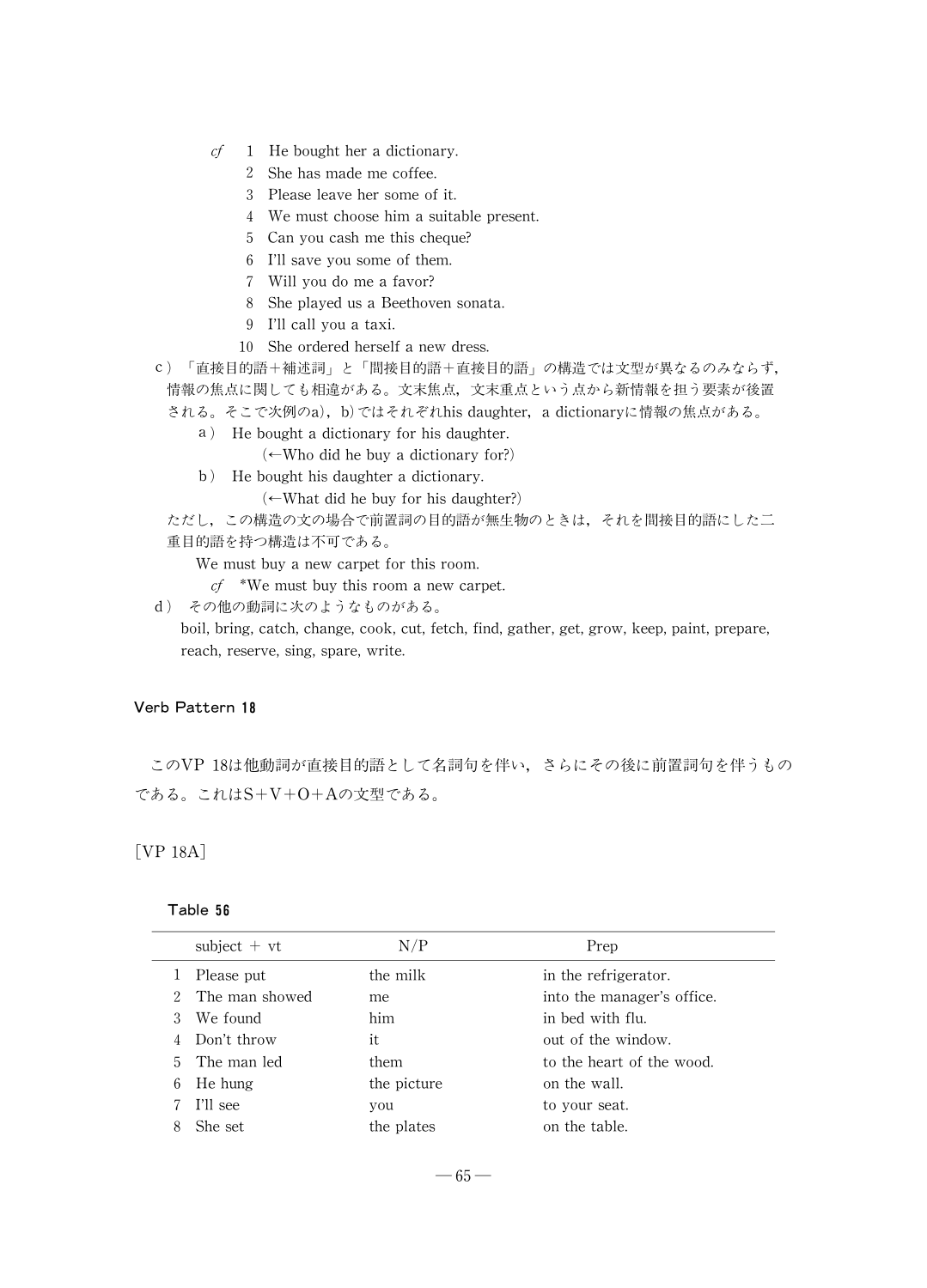| 9 We laid      | the injured man | on the stretcher. |
|----------------|-----------------|-------------------|
| 10 He directed | us              | to the station.   |
| 11 Please keep | your eyes       | on the road.      |
| 12 I stood     | the ladder      | against the wall. |
| 13 They paid   | no attention    | to me.            |
| 14 Don't get   | that girl       | into trouble.     |
| 15 I talked    | them            | into it.          |

Note :

a) 運動の使役を表す他動詞の中には,直接目的語である名詞句の後に場所,方向を規定する前 置詞句を伴うものがある。これら前置詞句は動作の方向や目標などの相対的規定をしており, 動詞の意味する運動そのものに関係し行為の結果として位置する場所を示す。

b) これら前置詞句は文末に位置するのが通例であるが,直接目的語が比較的長い場合や前置詞 句が対照を示す場合などでは,直接目的語の前に位置することがある。

Please put on this table all the books from the shelves in mystudyand on that table all the books from the shelves in the living room.

c) 直接目的語に後続する前置詞句が副詞句や名詞句である場合がある。

They kept the child indoors.

He saw the girl home.

His parents treated him badly.

She carried the box upstairs.

We moved the chairs next room.

We followed them all afternoon.

This bicycle has carried me 500 miles.

d) その他の動詞に次のようなものがある。

bring, catch, chuck, convey, cram, drag, escort, fling, hoist, have, park, place, paint, position, prop, send, shelter, shove, slip, smear, stick, store, take, thrust, tie.

## [VP 18B]

| able |  |
|------|--|
|------|--|

|    | subject $+vt$      | N/P          | Prep                              |
|----|--------------------|--------------|-----------------------------------|
|    | Thank              | you          | for your kind help.               |
| 2  | God will keep      | your son     | from harm.                        |
| 3  | He accused         | him          | of stealing the jewels.           |
| 4  | She informed       | me           | of his safe arrival.              |
| 5  | We congratulated   | him          | on his success.                   |
| 6  | He introduced      | me           | to the pleasures of wine-tasting. |
| 7  | She treated        | each of them | to an ice cream.                  |
| 8  | They charged       | me           | with neglecting my duty.          |
| 9  | The old man told   | her          | about the secret.                 |
| 10 | They blamed        | him          | for the accident.                 |
| 11 | The firm provided  | me           | with a car.                       |
| 12 | I've always envied | you          | for your good luck.               |
|    |                    |              |                                   |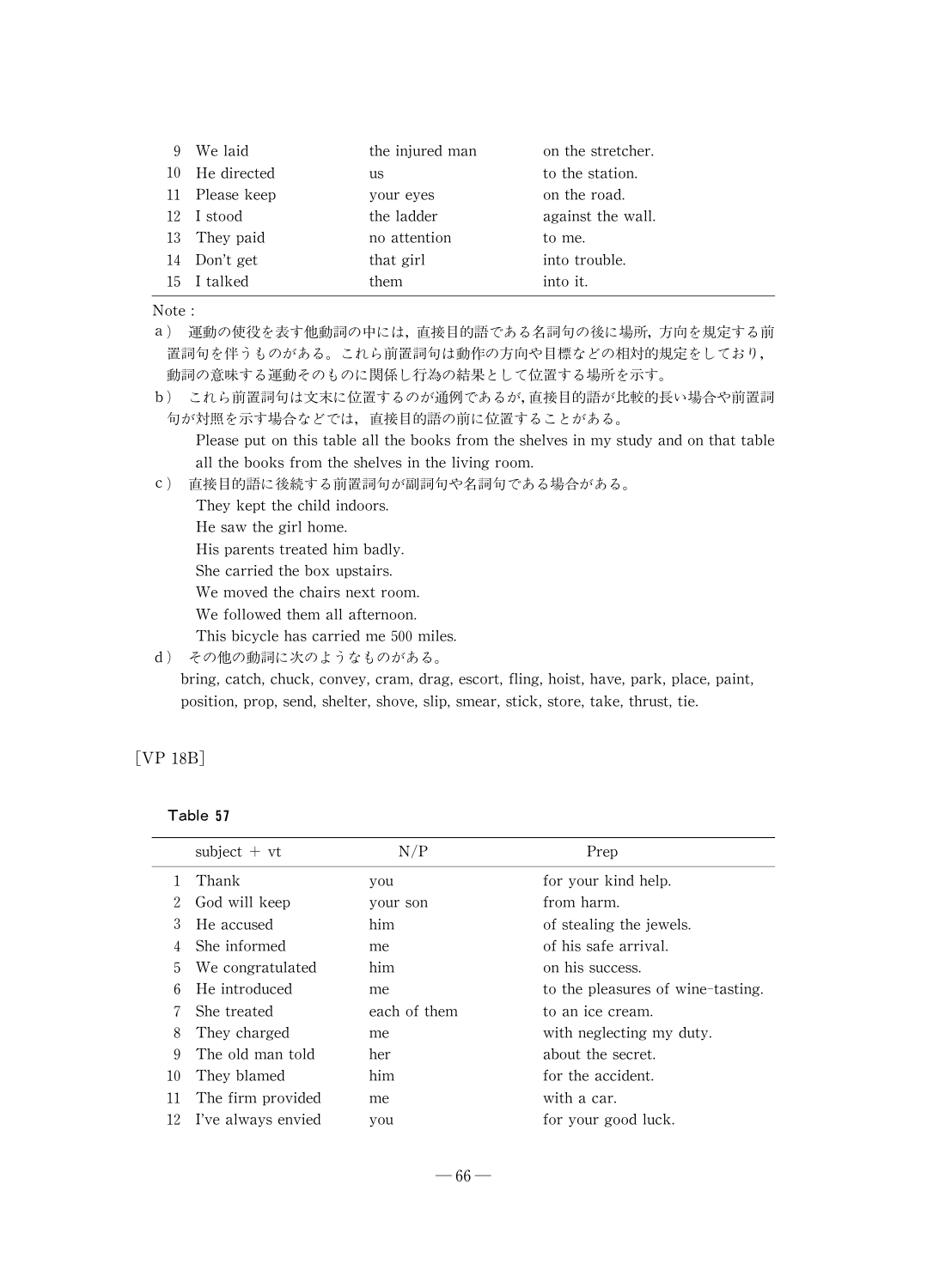| 13 She forgave     | him           | for his thoughtless remark. |
|--------------------|---------------|-----------------------------|
| 14 He communicated | the news      | to all of them.             |
| 15 I explained     | my difficulty | to one of my friends.       |

Note :

- a) 名詞句を直接目的語として伴いさらに前置詞句を補述詞として必要とする他動詞の中には, ほぼ特定の前置詞による句を伴うものがある。
- b) 文例1~8は,通例,名詞句が有生,前置詞の目的語が無生であるような動詞の例である。 その他の動詞に次のようなものがある。
	- 1) from  $--$  prevent, protect
	- 2) for  $---$  ask, excuse, punish
	- $3)$  in  $---$  interest
	- 4) of  $---$  assure, convict, convince, cure, deprive, persuade, relieve, remind, rob, suspect, warn
	- 5) on  $---$  advise, consult
	- 6) to  $---$  confine, lead, refer, sentence, subject, treat
	- 7) with  $-$  associate, help
- c) 文例9~11は前置詞を変えることにより,名詞句と前置詞の目的語を入れ換えることのでき る動詞である。
	- $cf$  9 The old man told the secret to her.
		- 10 They blamed the accident on him.
		- 11 The firm provided a car for me.
	- その他の動詞に次のようなものがある。(A=有生:B=無生)
		- credit A with  $B$   $-$  credit B to A
		- serve A with  $B---$  serve B to A
		- supply A with  $B$  -- supply B for / to A
- d) 文例12~13は名詞句と前置詞の目的語を入れ換えることなく,前置詞を削除するだけで二重 目的語を持つ文を作ることができる。
	- - $cf$  12 I've always envied you your good luck.
			- 13 She forgave him his thoughtless remark.
	- その他に次のような例がある。

The king banished the merchant (from) the country.

The professor excused him (from) attendance at the lecture.

- e) 文例14~15は,通例,名詞句が無生,前置詞の目的語が有生である動詞の例である。その他 の動詞に次のようなものがある。(A=有生:B=無生)
	- address  $B$  to  $A$ , announce  $B$  to  $A$ , bestow  $B$  on  $A$ , keep  $B$  for  $A$ ,

```
say B to A, share B with A
```
- f) その他に,通例,直接目的語である名詞句,補述詞である前置詞句ともに無生であるような 動詞がある。
	- - from  $---$  distinguish, separate, deprive, order
		- for  $---$  adapt, exchange
		- into  $---$  change, convert, make,
		- on/upon $-$  base, rest, spend, waste
		- to  $---$  add, adjust, attach, attribute, compare, owe, prefer, turn
		- with  $---$  compare, fill, identify, pile
- g) これらの「名詞句」+「前置詞句」の構造で,直接目的語の名詞句が後続の前置詞句よりか なり長い場合には,曖昧さを避けるために前置詞句が名詞句に先行することがある。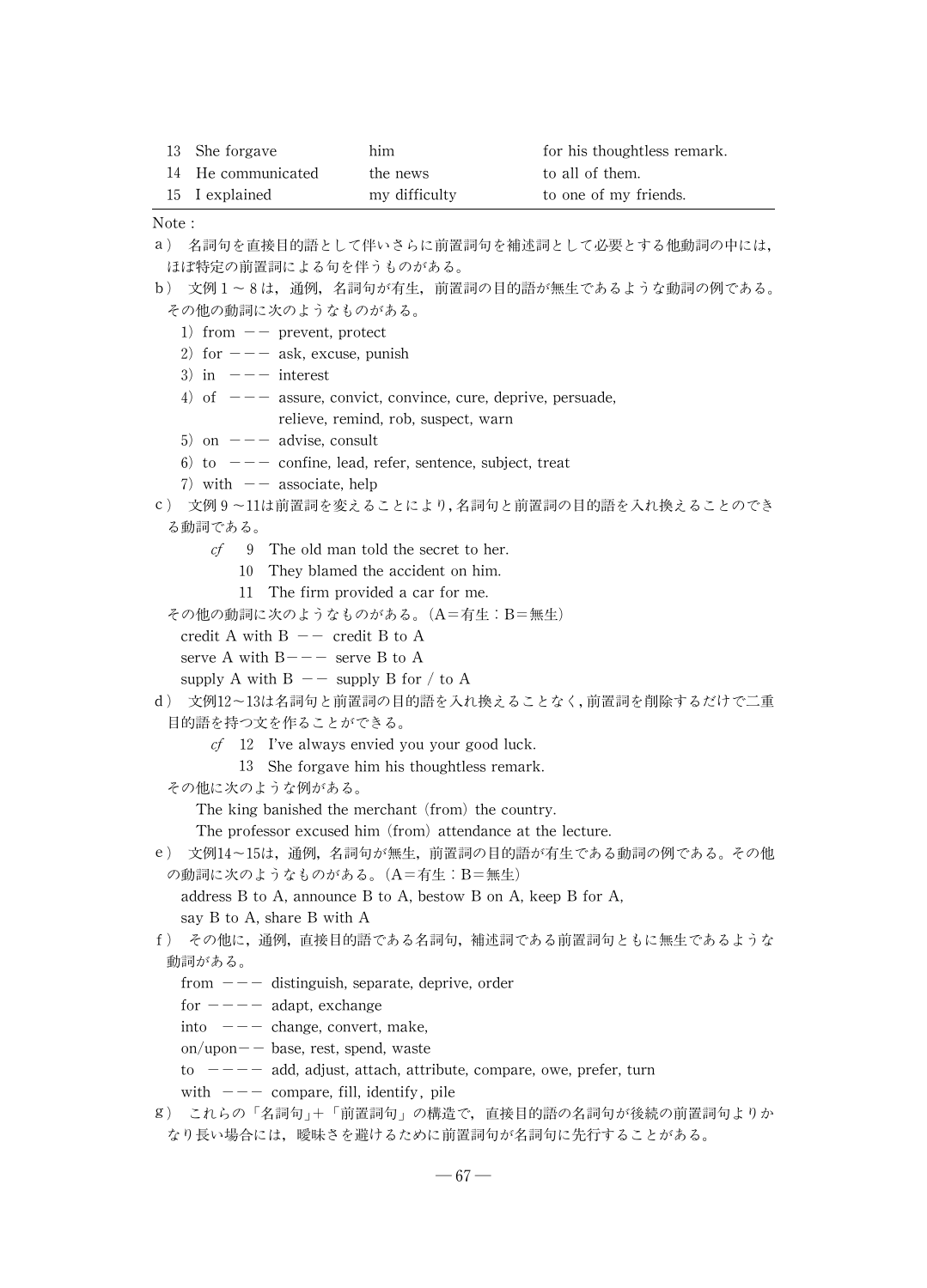He spends on books much more than he spends on clothes.

I explained to him the impossibility of granting his request.

She expressed to her husband her conviction that economy is essential.

Add to your examples those I have written on the blackboard.

h) この構造で直接目的語がthat-節の場合にto-前置詞句がこのthat-節に先行することがある。 この構造をとる主な動詞はadmit, announce, complain, confess, declare, explain, mention,

propose, remark, say, state, suggestである。

He admitted to his employer that he had made a mistake.

He complained to the waiter that his meal was cold.

He confessed to me that he had fallen asleep during the meeting.

I explained to them that their train had been delayed.

I suggested to them that it might be better to wait.

i) しかし,直接目的語がto-不定詞句や節である場合に,通例,形式目的語 itを用いた構造を とる動詞もある。

I must leave it to your own judgement to decide whether you should offer your resignation.

You mustn't take it upon yourself to spend such a large sum without the Treasurer's approval.

He owes it to her influence that the committee appointed him to the position.

I put it to you whether this man could have acted in such a cruel way.

## [VP 18C]

#### Table 58

|    | subject $+vt$      | N/P          | Prep                          |
|----|--------------------|--------------|-------------------------------|
|    | She began          | her career   | as a teacher.                 |
|    | I can't see        | myself       | as a pop singer.              |
| 3  | We can't accept    | his account. | as the true version.          |
| 4  | He imagined        | himself      | as the savior of his country. |
| 5. | People regard      | the boy      | as brilliant.                 |
|    | We considered      | the painting | as worthless.                 |
|    | We might describe. | the student  | as really clever.             |
| 8  | Do you take        | me           | for a fool?                   |
| 9  | He carries         | himself      | like a doctor.                |
| 10 | People chose       | Mr. Bush     | (as) president.               |

Note :

a) 名詞句を直接目的語とする動詞の中にはas-前置詞句,for-前置詞句,like-前置詞句を補述 詞とするものがある。なお, choose, consider, electのように as-前置詞句の as が随意的なも のもある。

b) as-前置詞句の場合,asには名詞句または形容詞句が伴う。describe,recongnizeなどの動詞

による能動形の文では,asに形容詞句が伴うとその前にbeingが用いられることがよくある。 We might describe the student as being really clever.

c) take, mistakeはfor-前置詞句を伴う。ただし, takeは別の意味で as を伴うことがある。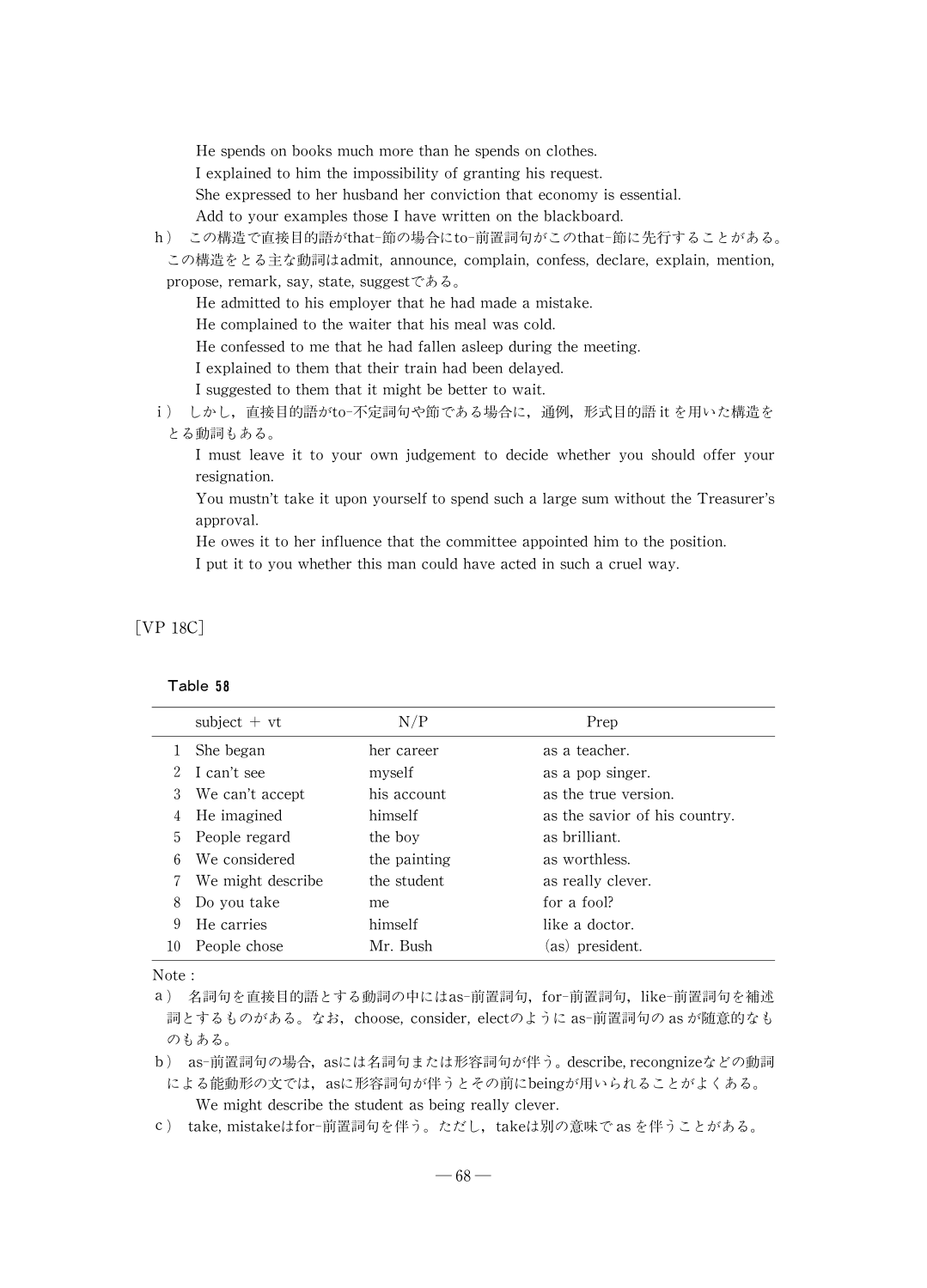They took me for a fool.

- cf They took these words as evidence.
- d) 補述詞が前置詞句ではなくas if,as thoughによる節である場合がある。
	- Don't accept everything you see on TV as true.
		- cf Don't accept everything you see on TV as if it were the truth.
	- They treated me as an idiot.
		- $cf$  They treated me as if I were an idiot.
- e) 直接目的語が不定詞句などのように長い場合には,形式目的語の itが用いられ,それら不 定詞句などは文末に位置する。

We regard this process as wasteful.

- $cf$  We regard it as uneconomical to use such expensive machinery for only eight hours a day.
- f) その他の動詞に次のようなものがある。

appoint, characterize, claim, class, condemn, count, define, elect, intend, interpret, know, recognize, report, use ; look on, think of.

## [VP 18D]

#### Table 59

|    | subject $+vt$       | N/P               | Prep                 |
|----|---------------------|-------------------|----------------------|
|    | She is making       | an awful fuss     | about the high rent. |
| 2  | He's always making  | excuses           | for being late.      |
| 3  | I have              | little confidence | in him.              |
| 4  | She took            | no pleasure       | in her work.         |
| 5  | I cannot make       | sense             | of this poem.        |
| 6  | She is taking       | care              | of these children.   |
|    | I'll keep           | an eye            | on your suitcase.    |
| 8  | We should pay       | attention         | to this warning.     |
| 9  | He's always finding | fault.            | with others.         |
| 10 | We're having        | trouble           | with our new car.    |

Note :

a) 直接目的語として名詞句を伴い,さらに補述詞として前置詞句を必要とする動詞の中には, 特定の名詞句,特定の前置詞と結びついて成句を構成するものがある。

b) 一般的には,これら名詞句,前置詞の目的語とも受動文の主語になりうる。二つの受動文が 可能な場合には,前置詞の目的語を主語とした受動文がよりくだけた表現である。

They took advantage of the old man.

 $cf$  Advantage was taken of the old man.

The old man was taken advantage of.

c) しかし,動詞と特定の名詞句,特定の前置詞との結びつきが極めて強く,その熟語性が高い catch sight of, make fun of, make little (much) of, make sense of, keep tabs on, give birth to, give rise to, give way to, cross swords with, keep pace with, lose touch with等の場合に

は,成句中の名詞句を取り出して受動文の主語にすることはできない。

She caught sight of a strange car in the distance.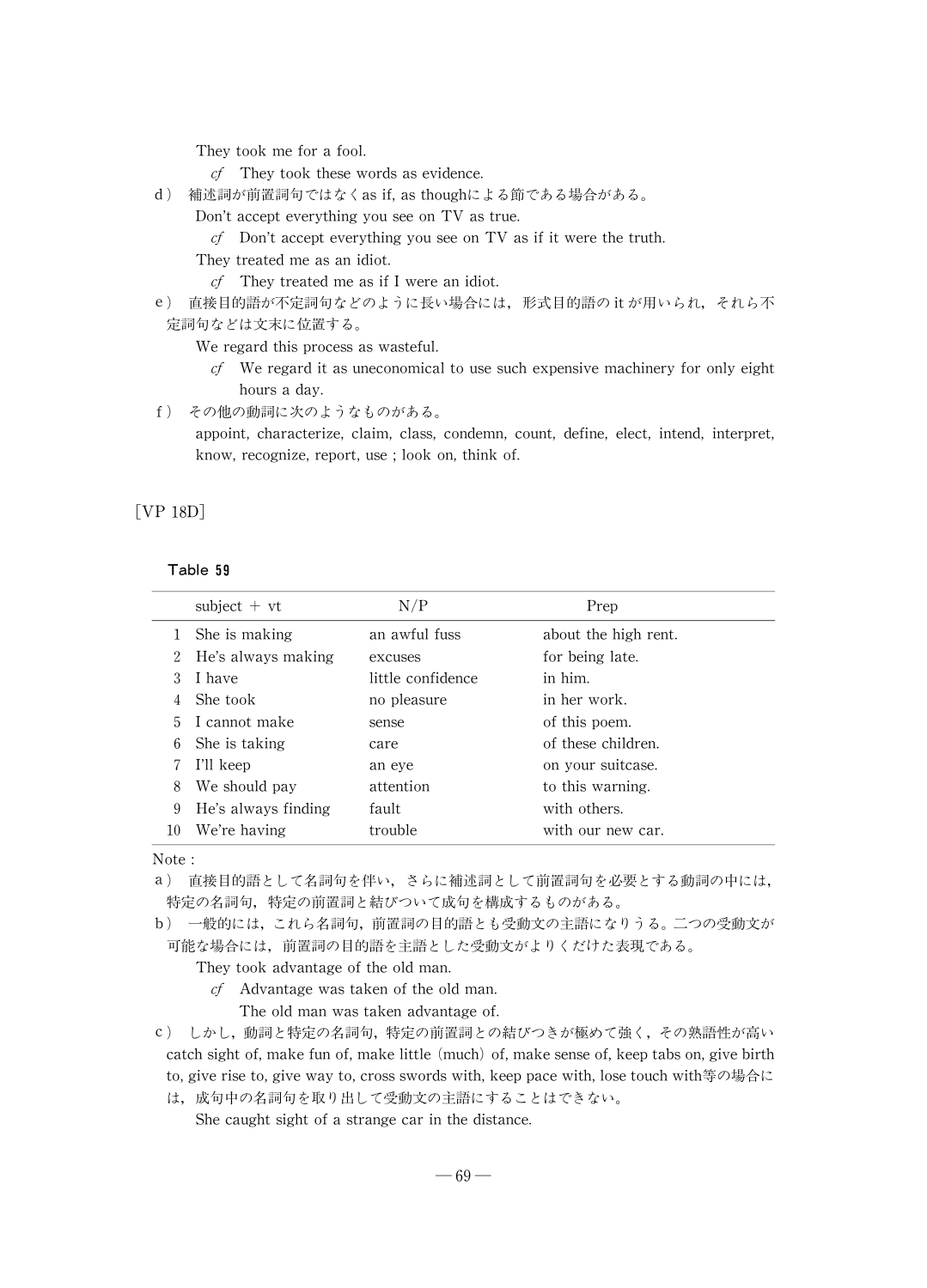- $cf$  \*Sight was caught of a strange car in the distance. A strange car was caught sight of in the distance.
- d) 動詞と特定の名詞句,特定の前置詞との結びつきがあまり強くなくその熟語性がそれほど高 くない場合には,直接目的語である名詞句に修飾語句を付けることができ,その名詞句が受動 文の主語になる傾向がある。
	- We should pay special attention to this warning.
		- $cf$  Special attention should be paid to this warning.

They found no fault with his research work.

- cf No fault was found with his research work.
- e) その他よく用いられる成句に次のようなものがある。
	- at  $---$ have (take) a look at, take offence at
	- for  $-$  have a liking for, make allowance for, make preparation for, make room for
	- $in---$  have (an) interest in, make progress in, play a part in, take part in, take  $(a)$  pride in
	- $of---$  catch hold of, do the sights of, get the better of, get rid of, lose sight of, lose track of, make the best (most) of, make a fool of, make fun of, make use of, take charge of, take account of, take note of
	- $on--$ have influence on, play a trick on
	- $to---$  give place to, pay a visit to, put an end to, put a stop to, set fire to
	- $with$  have a talk with, keep company with, keep pace with, lose touch with, make friends with, shake hands with

#### Verb Pattern 19

このVP 19は他動詞が目的語として名詞句を二つ伴うものである。代表的な動詞である与格動 詞では第一の目的語は間接目的語,第二の目的語は直接目的語であり,通例,間接目的語は有 性,直接目的語は無性である。このVP 19はS+V+O+Oの文型である。

[VP 19A]

| able |  | n<br>ĥ. |
|------|--|---------|
|------|--|---------|

|   | $subject + vt$   | N/P | N/P             |
|---|------------------|-----|-----------------|
|   | Mother gave      | me  | the ring.       |
|   | He handed        | her | the letter.     |
| 3 | She lent         | me  | some money.     |
|   | 1 owe            | her | a lot of money. |
|   | 5 The man passed | him | the paper.      |
| 6 | They have paid   | me  | the money.      |
|   | He denies        | her | nothing.        |
|   |                  |     |                 |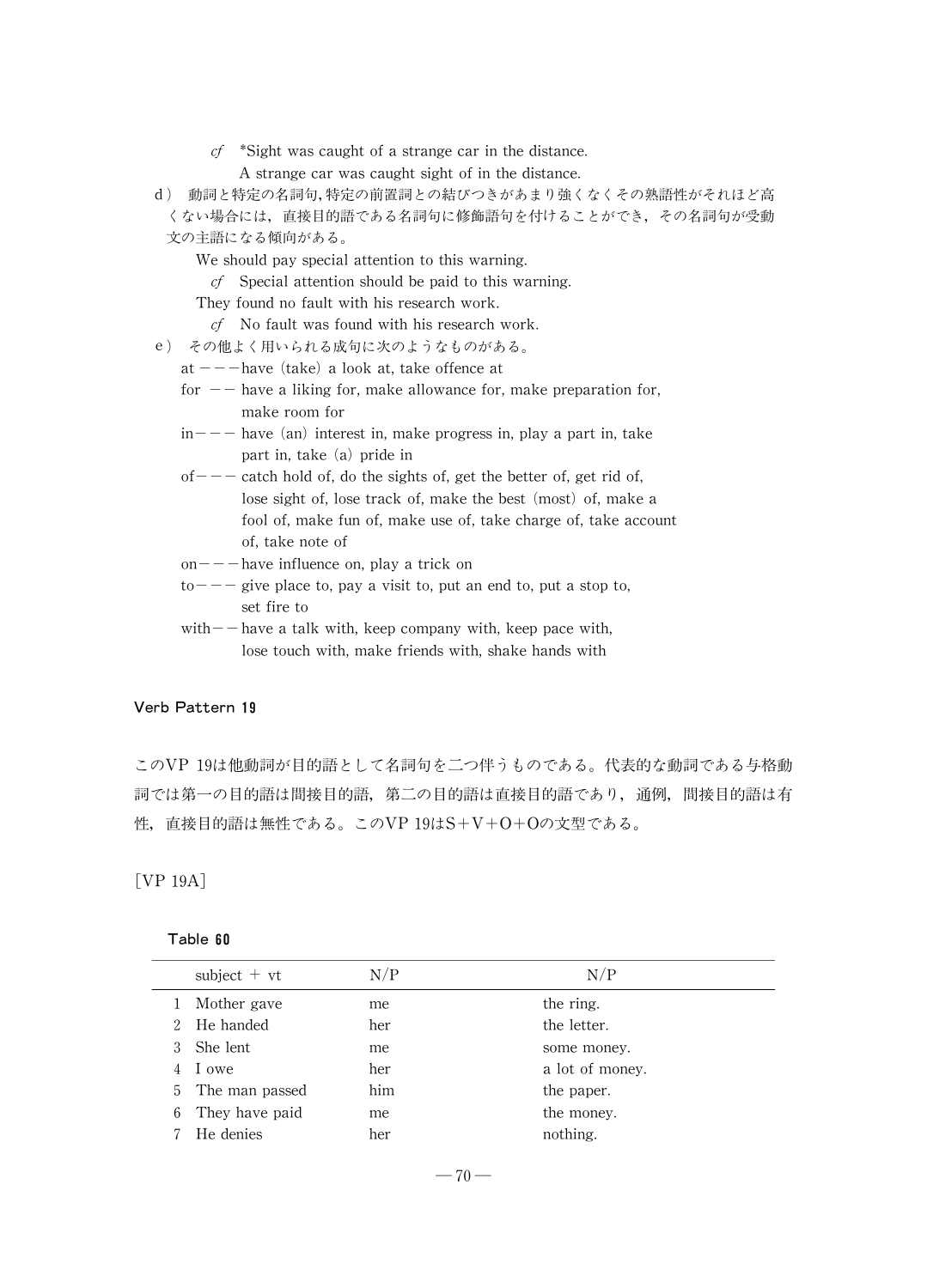| 8 I will read      | you  | the letter.        |
|--------------------|------|--------------------|
| 9 She showed       | them | her album.         |
| 10 They offered    | me   | a better position. |
| 11 The woman told  | them | the news.          |
| 12 They all wished | him  | a safe journey.    |

Note :

a) 二つの名詞句を間接目的語,直接目的語として伴う他動詞の中には,間接目的語を前置詞to の目的語とし,そのto-前置詞句を直接目的語に後続させることができるものがある。ただし, 間接目的語が再帰代名詞の場合には,この変形は不可である。

- $cf \quad 1$  Mother gave the ring to her daughter.
	- 2 He handed the letter to her father.
	- 3 She lent some money to the man.
	- 4 I owe a lot of money to her mother.
	- 5 The man passed the paper to my brother.
	- 6 They have paid the money to Jim.
	- 7 He denies nothing to Mary.
	- 8 I will read the letter to you all.
	- 9 She showed her album to her friends.
	- 10 They offerd a better position to the man.
	- 11 The woman told the news to all of them.
	- 12 They all wished a safe journey to the party.
- b) 一般的に間接目的語が直接目的語より短い場合にはto-前置詞句を用いない構造が好まれる。 ただし,両者は文型が異なるのみならず情報の焦点に関しても違いがある。通例,新情報を担
	- う部分が後置されるので次例のa),b)はそれぞれthe ring, meに情報の焦点がある。
		- a) Mother gave me the ring.  $\leftarrow$ What did Mother give me?)
		- b) Mother gave the ring to me.  $\leftarrow$  Who did Mother give the ring to?)
- c) 間接目的語と直接目的語とを含む文では,通例,そのいずれをも主語とする受動文を作るこ とができる。しかし,直接目的語を主語とする受動文は可能でも間接目的語を主語とする受動 文が不可であったり,受動文自体が不可である動詞もある。二つの受動文が可能の場合には間 接目的語を主語とする受動文がより普通である。

Mother gave me the ring.

- $cf$  a) I was given the ring.
	- b) The ring was given me.
- なお,このb)の受動文は一般にそれに対応する前置詞句を用いた構造に置き換えられる。
	- c) The ring was given to me.
- ただ,この文に対応する能動文はMother gave the ring to me.である。
- d) その他の動詞に次のようなものがある。

accord, advance, allot, allow, assign, award, bid, cause, deal, feed, grant, mail, mean, post, promise, quote, recommend, refuse, rent, render, restore, sell, send, serve, set, take, teach, telephone, throw.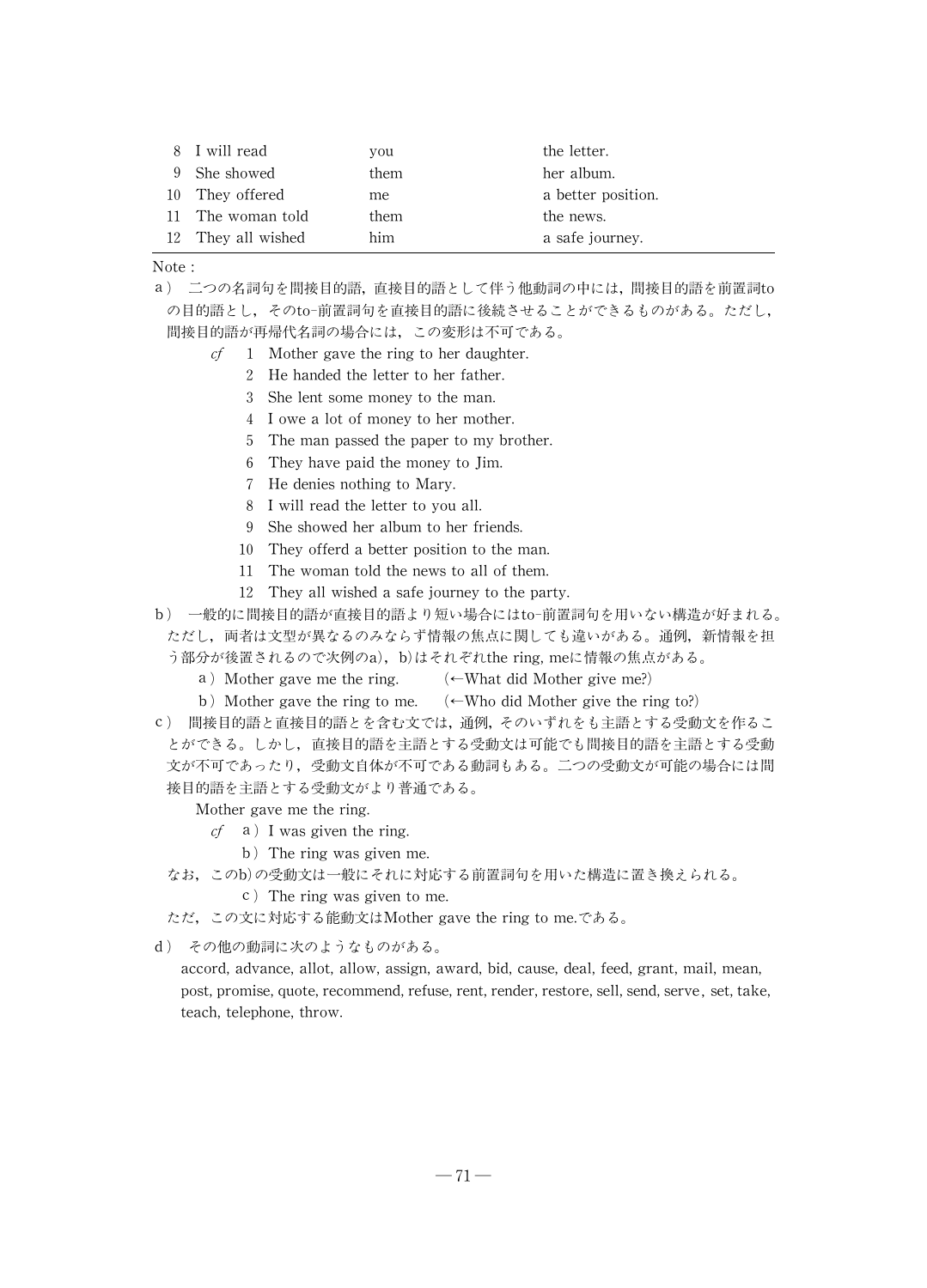[VP 19B]

## Table 61

|                             | subject $+vt$      | N/P         | N/P                      |
|-----------------------------|--------------------|-------------|--------------------------|
|                             | I bought           | her         | a present.               |
| $\mathcal{D}_{\mathcal{L}}$ | He found           | me          | a good hotel.            |
|                             | She cooked         | her husband | a delicious meal.        |
| 4                           | He ordered         | us          | a bottle of wine.        |
| 5                           | My father built    | him         | a model plane.           |
| 6                           | Mother boiled      | me          | an egg.                  |
|                             | My mother made     | her         | a new dress.             |
| 8                           | We chose           | the boy     | a good birthday present. |
| 9                           | The doorman called | me          | a taxi.                  |
| 10                          | She prepared       | us          | a good lunch.            |

Note :

a) 二つの名詞句を間接目的語,直接目的語として伴う他動詞の中には,間接目的語を前置詞for

の目的語とし,その前置詞句を直接目的語に後続させることができるものがある。

- $cf$  1 I bought a present for her child.
	- 2 He found a good hotel for his teacher.
	- 3 She cooked a delicious meal for her husband.
	- 4 He ordered a bottle of wine for us.
	- 5 My father built a model plane for my friend.
	- 6 Mother boiled an egg for me.
	- 7 Mymother made a new dress for her niece.
	- 8 We chose a good birthday present for the boy.
	- 9 The doorman called a taxi for me.
	- 10 She prepared a good lunch for the boys.

b) 一般に間接目的語が直接目的語より短い場合には,for-前置詞句を用いない構造が好まれ る。ただし,両者は文型が異なるのみならず情報の焦点に関しても違いがある。通例,新情報 を担う部分が後置されるので次例のa),b)ではそれぞれa present,herに情報の焦点がある。

- a) I bought her a present.  $\leftarrow$  What did you buy her?)
- b) I bought a present for her. (←Who did you buy a present for?)
- c) 間接目的語と直接目的語とを含む文では,通例,そのいずれをも主語とする受動文を作るこ

とができると言われているが,for-前置詞句を用いる動詞では動詞によってかなりの違いがあ る。しかし,一般的には直接目的語を主語としてfor-前置詞句を用いた受動文が可能である。以 下は最も普通に用いられる受動文である。

 $cf \quad 1$  A present was bought for her.

She was bought a present.

- 2 A good hotel was found for me.
- 3 A delicious meal was cooked for her husband.
- 4 A bottle of wine was ordered for us.
- 5 A model plane was built for him.
	- He was built a model plane.
- 6 An egg was boiled for me.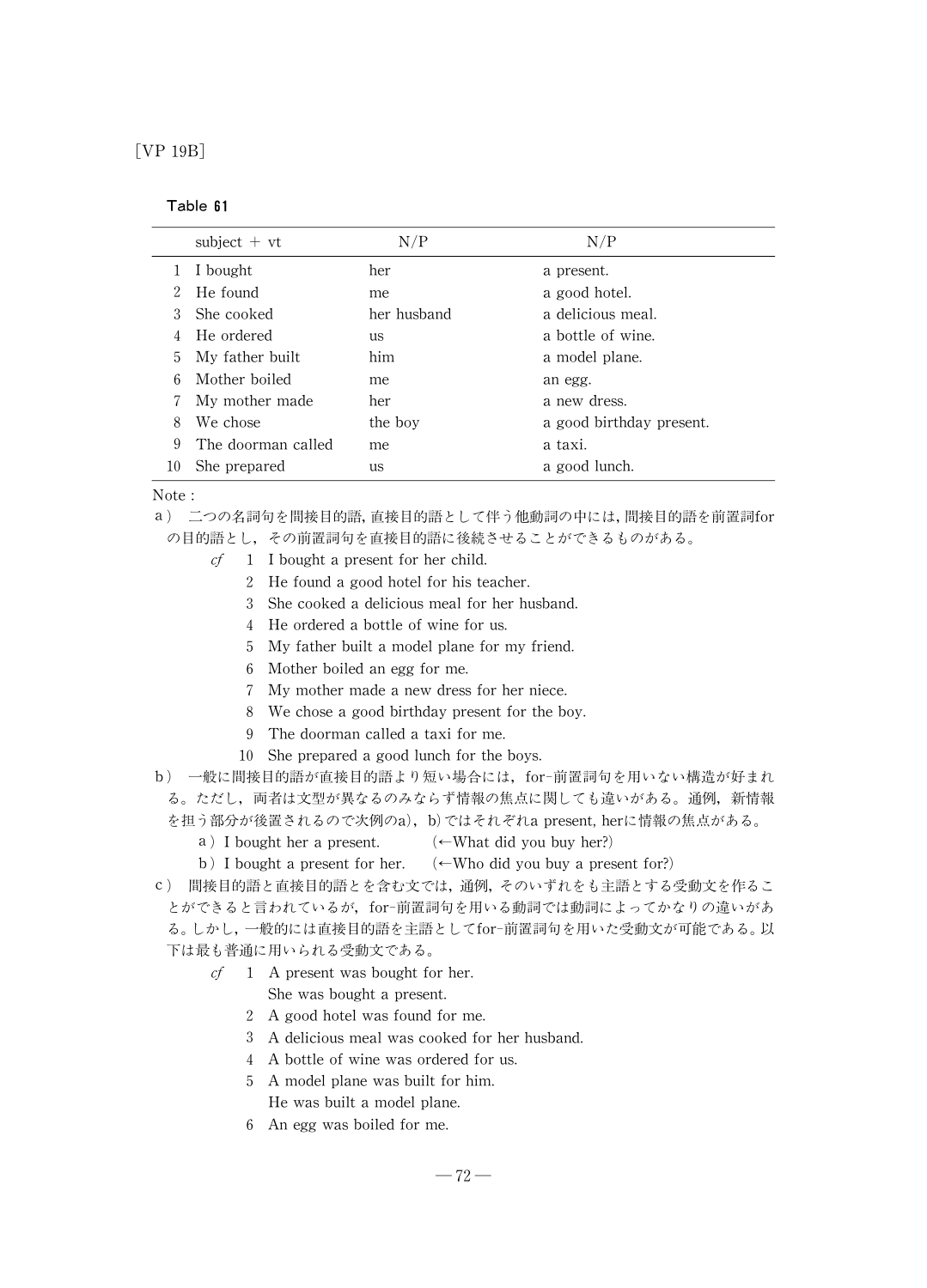- 7 A new dress was mede for her.
- 8 A good birthday present was chosen for the boy.
- 9 A taxi was called for me.
- 10 A good lunch was prepared for us.
- d) その他の動詞に次のようなものがある。

cash, catch, change, cut, fix, gather, get, grow, keep, mix, paint, pick, play, pour, reach, reserve, save, secure, spare, win.

[VP 19C]

### Table 62

|     | subject $+vt$         | N/P        | N/P            |
|-----|-----------------------|------------|----------------|
|     | She brought           | her mother | some books.    |
|     | This medicine will do | you        | good.          |
|     | The old woman left    | the girl   | her estate.    |
|     | The mother sang       | her child  | a lullaby.     |
| 'n. | He wrote              | his mother | the good news. |

Note :

a) 二つの名詞句を間接目的語,直接目的語として伴う他動詞の中には,間接目的語を前置詞to およびforの目的語とし,その前置詞句を直接目的語に後続させることができるものがある。た だし,to-前置詞句を用いた場合とfor-前置詞句を用いた場合とではその表す意味に違いがあ る。

 $cf \quad 1 \quad a$ ) She brought some books to her mother.

b) She brought some books for her mother.

この文ではa)は「母のところへ」を意味しb)は「母のために」を意味する。

2 This medicine will do good to you.

'do + IO + DO'の構造では「名誉,益, 害などを人などにもたらす」という場合にto-前 置詞句を用いる。しかし、「人に作品などを制作する, なにかを作る」等の場合にはfor-前 置詞句を用いる。

I'll do you a translation.

 $cf$  I'll do a translation for you.

3 The old woman left her estate to the girl.

leaveが「人に物を残して死ぬ,死後に残す」の意味の場合にはto-前置詞句が用いられ,「人 に物(事)を残す, とり残す, 余す, 手渡して去る」等の意味ではfor-前置詞句が用いられ る。

Someone left you this note.

cf Someone left this note for you.

4 a) The mother sang a lullaby to her child.

b) The mother sang a lullaby for her child.

この文でも「~のために」の気持が強ければfor-前置詞句が用いられる。

5 a) He wrote the good news to his mother.

b) He wrote the good news for his mother.

a)のようにto-前置詞句が用いられている場合は「母に書いた」の意味であり,b)のよう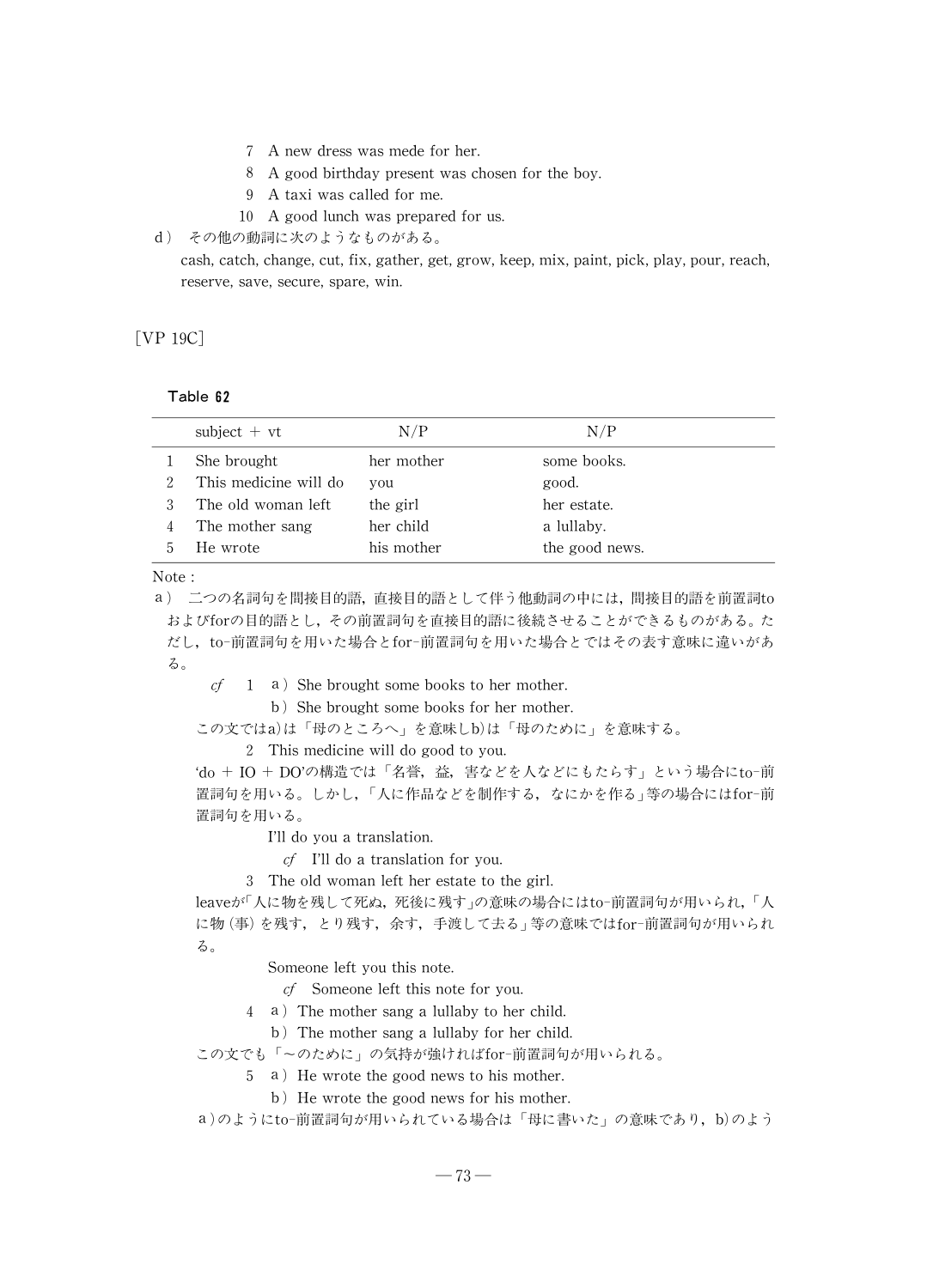にfor-前置詞句が用いられている場合は「母の代わり(ため)に書いた」の意味になる。

## [VP 19D]

#### Table 63

| subject $+vt$ | N/P  | N/P             |
|---------------|------|-----------------|
| Answer        | me   | this question.  |
| She asked     | them | their names.    |
| They envied   | her  | her good luck.  |
| We forgave    | him  | his negligence. |
| He struck     | me   | a heavy blow.   |

Note :

a) 他動詞に伴う二つの名詞句が共に直接目的語であると쬠えられるものがある。間接目的語と 直接目的語の場合とは異なり,これらの目的語はそれぞれが独立的に動詞と結び付く。また, 第一の目的語を前置詞to, forの目的語とし,その前置詞句を第二の目的語に後続させることが できない。 cf 1 Answer me. Answer this question. ただし, answerがこの構造をとるのは第二の目的語がthis, that, this question, that questionのように指示性の強いもので,命令文に限られているようである。 2 She asked them. She asked their names. 第二の目的語がquestion,favorの場合にはof-前置詞句を用いた構造が可能であるが,文 例2の場合は不可である。 She asked them a question.  $\rightarrow$  She asked a question of them. She asked me a favor.  $\rightarrow$  She asked a favor of me. 3 They envied her. They envied her good luck. 第二の目的語の前にforを付けた構造が可能である。

They envied her for her good luck.

4 We forgave him. We forgave his negligence.

第二の目的語の前にforを付けた構造が可能である。

We forgave him for his negligence.

5 He struck me. He struck a heavy blow.

第一の目的語の前にon,againstを付けた前置詞句を用いた構造もあるがあまり普通では ない。

b) 間接目的語と直接目的語を伴う代表的な動詞であるgiveの場合にはto-前置詞句を用いた構 造が可能であるが、間接目的語が「受容者」の役割ではなく「被動的」であり直接目的語が「結

果」を表す場合にはto-前置詞句を用いる構造は不可である。

He gave the door a hard kick.  $\rightarrow$  He kicked the door hard.)

I must give the room a good airing.  $\rightarrow$  I must air the room well.)

She gave him a warm smile.  $\rightarrow$  She smiled warmly at him.)

Give your hair a good brushing.  $\rightarrow$  Brush your hair well.)

I never gave the matter a thought.  $\rightarrow$  I never thought about the matter.)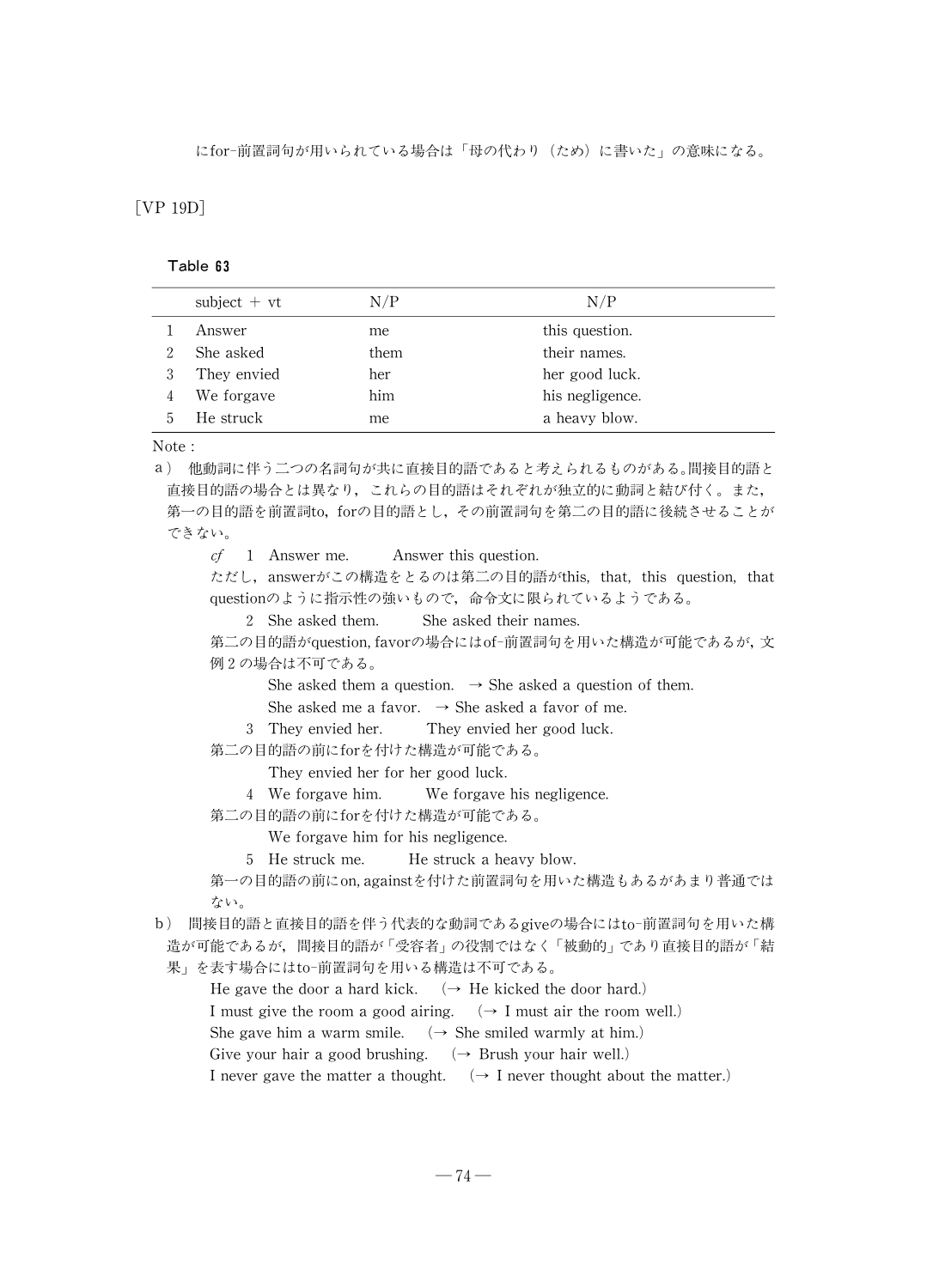#### (資料)

Hornby, A.S. (1954) A Guide to Patterns and Usage in English. OUP. .(1975)Guide to Patterns and Usage in English. OUP.

Alexander, L.G. (1988) Longman English Grammar. Longman.

Ando, S. (1989<sup>7</sup>) 『英語教師の文法研究』大修館書店.

Close, R.A. (1975) A Reference Grammar for Students of English. Longman.

Curme, G.O. (1953) English Grammar. Barnes & Noble, Inc.

. (1931) Syntax. Heath. Rpt, Maruzen, 1959.

Declerck, R. (1991) A Comprehensive Descriptive Grammar of English. Kaitakusha.

Greenbaum, S. & Quirk, R. (1990) A Student Grammar of the English Language. Longman.

Hosoe, I. (1952<sup>15</sup>) An Outline of English Syntax. Taibundo.

Jespersen, O. (1909-1949) A Modern English Grammar on Historial Principles. 7 vols. Allen & Unwin.

.(1933)Essentials of English Grammar. Allen & Unwin.

Kruisinga, E. (1932<sup>5</sup>) A Handbook of Present-day English. 4 vols. P. Noordhoff.

Leech, G. & Svartvik,J. (1994<sup>2</sup>) A Communicative Grammar of English. Longman.

Murata, Y. (1996<sup>9</sup>) 『機能英文法』大修館書店.

Onions, C.T. (1929<sup>5</sup>) An Advanced English Syntax. Kegan Paul, Trench, Trubner & Co. Ltd.

Palmer, F.R. (1965) A Linguistic Study of the English Verb. Longmans. . (1974) The English Verb. Longman.

Palmer, H.E. (1938) A Grammar of English Words. Longmans, Green and Co.

Poutsma, H. (1904-26) A Grammar of Late Modern English. 5 vols. P. Noordhoff.

Quirk, R., Greenbaum,S., Leech,G. & Svartvik,J. (1972) A Grammar of Contemporary English. Longman.

Quirk, R. & Greenbaum, S. (1973) A University Grammar of English. Longman.

Sonnenschein, E.A. (1916-24) A New English Grammar. Pt. 1-3. Oxford Clarendon Press.

Sweet, H. (1891. 1898) A New English Grammar: Logical and Historical. 2 vols. Oxford Clarendon Press.

Zandvoort, R.W. (1953<sup>5</sup>) A Handbook of English Grammar. J.B. Wolters.

Araki, K. & Yasui, M. (eds.) (1992) Sanseido's New Dictionary of English Grammar. Sanseido.

Konishi, T. (ed.) (1980) A Dictionary of English Word Grammar on Verbs. Kenkyusha.

Otsuka, T. (ed.) (1970<sup>2</sup>) Sanseido's Dictionary of English Grammar. Sanseido.

Allen, R.E. (ed.) (1990<sup>8</sup>) The Concise Oxford Dictionary of Current English. Oxford Clarendon Press.

Brown, L. (ed.) (1993<sup>4</sup>) The New Shorter Oxford English Dictionary on Historical Principles. Oxford Clarendon Press.

Cowie, A.P. (ed.) (1989<sup>4</sup>) Oxford Advanced Learner's Dictionary of Current English. OUP. Kaitakusha.

Flexner, S.B. (ed.) (1987<sup>2</sup>) The Random House Dictionary of the English Language. Random House Inc.

Hornby, A.S. et. al. (1942) Idiomatic and Syntactic English Dictionary. Kaitakusha.